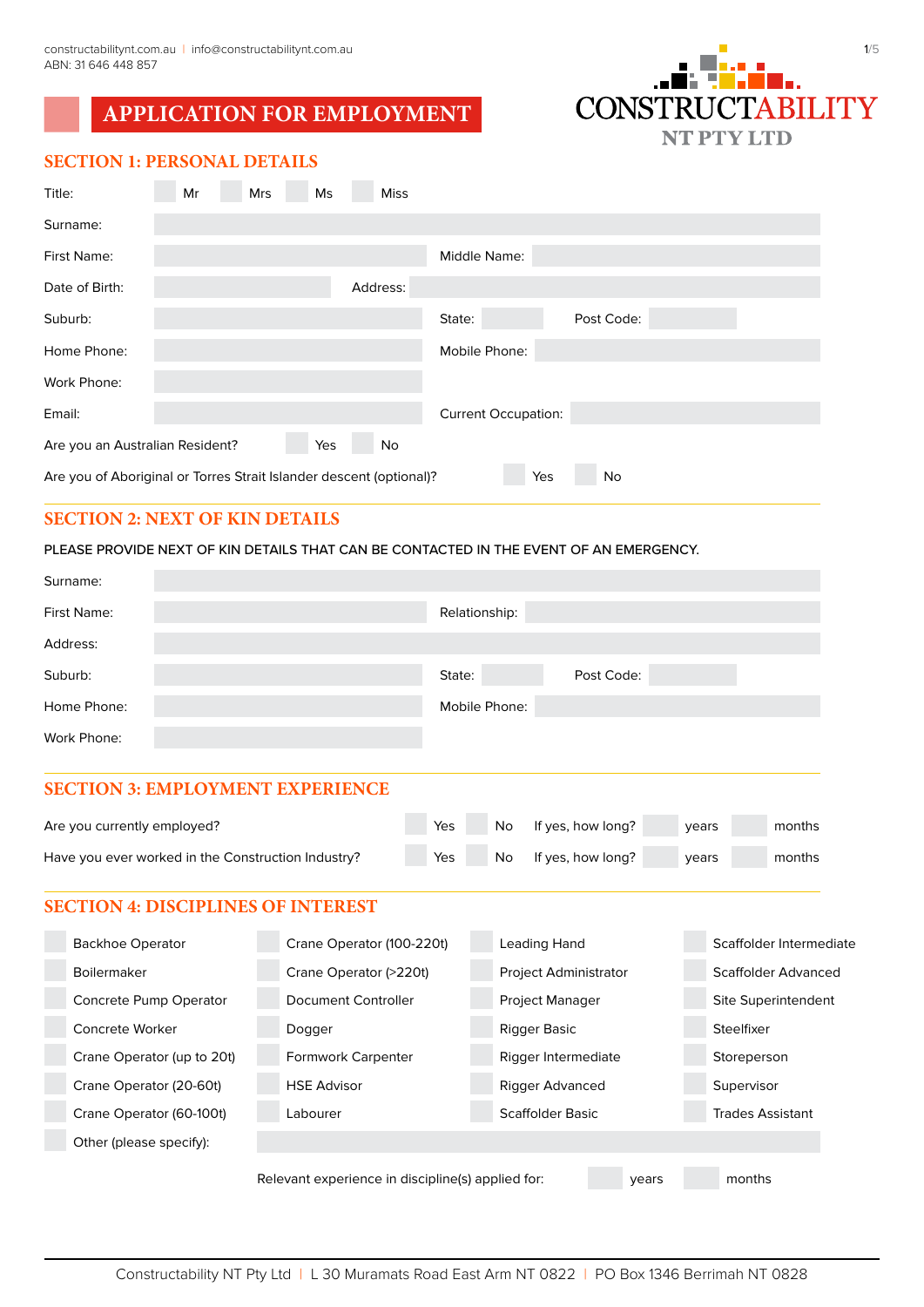# **APPLICATION FOR EMPLOYMENT**

# **SECTION 5: EDUCATION LEVEL ATTAINED Contract Contract Contract**

| 2/5                     |  |
|-------------------------|--|
| .                       |  |
|                         |  |
| <b>CONSTRUCTABILITY</b> |  |
| NT PTY LTD              |  |

| Name of organisation:             |                                                                                 |                                                                                               |  |  |  |  |
|-----------------------------------|---------------------------------------------------------------------------------|-----------------------------------------------------------------------------------------------|--|--|--|--|
| Date Completed:                   |                                                                                 | State:                                                                                        |  |  |  |  |
|                                   |                                                                                 | PLEASE INDICATE RELEVANT CERTIFICATES/QUALIFICATIONS AND ATTACH COPIES WITH THIS APPLICATION: |  |  |  |  |
| <b>High School Certificate</b>    | Diploma Certificate                                                             | <b>Trade Certificate</b>                                                                      |  |  |  |  |
| <b>TAFE Certificate</b>           | <b>Bachelor Degree</b>                                                          | <b>Masters</b>                                                                                |  |  |  |  |
|                                   |                                                                                 | <b>SECTION 6: HIGH RISK WORK LICENCE / WORKSAFE CERTIFICATE OF COMPETENCY</b>                 |  |  |  |  |
|                                   |                                                                                 | DO YOU HAVE A HIGH RISK WORK LICENSE OR WORKSAFE CERTIFICATE OF COMPETENCY?                   |  |  |  |  |
| No<br>Yes                         | Issue date:                                                                     | Expiry date:                                                                                  |  |  |  |  |
| Issue number:                     |                                                                                 | State:                                                                                        |  |  |  |  |
|                                   | Please indicate relevant qualification and attach copies with this application: |                                                                                               |  |  |  |  |
| <b>DOGGING</b>                    |                                                                                 | <b>CRANE</b>                                                                                  |  |  |  |  |
| <b>RIGGING</b>                    |                                                                                 | CT - Tower Crane Operation                                                                    |  |  |  |  |
| RB - Basic Rigging                |                                                                                 | <b>CD</b> – Derrick Crane Operation                                                           |  |  |  |  |
| RI – Intermediate Rigging         |                                                                                 | CN – Non-slewing Mobile Crane Operation (greater than 3 tonne)                                |  |  |  |  |
| RA – Advanced Rigging             |                                                                                 | CV - Vehicle-loading Crane Operation                                                          |  |  |  |  |
| <b>SCAFFOLDING</b>                |                                                                                 | (greater than or equal to 10 tonne)                                                           |  |  |  |  |
| SB - Basic Scaffolding            |                                                                                 | C2 - Slewing Mobile Crane Operation (up to 20 tonne)                                          |  |  |  |  |
| SI - Intermediate Scaffolding     |                                                                                 | C6 - Slewing Mobile Crane Operation (up to 60 tonne)                                          |  |  |  |  |
| SA - Advanced Scaffolding         |                                                                                 | C1 - Slewing Mobile Crane Operation (up to 100 tonne)                                         |  |  |  |  |
| <b>FORKLIFT</b>                   |                                                                                 | C0 – Slewing Mobile Crane Operation (open/greater than 100 tonne)                             |  |  |  |  |
| LF - Forklift Truck Operation     |                                                                                 | CB – Bridge and Gantry Crane Operation                                                        |  |  |  |  |
| LO - Order-picking Forklift Truck |                                                                                 | CP - Portal Boom Crane Operation                                                              |  |  |  |  |
| <b>CONCRETE PLACING BOOM</b>      |                                                                                 | <b>HOISTS</b>                                                                                 |  |  |  |  |
|                                   | PB - Concrete Placing Boom Operation                                            | HM – Material Hoist Operation (Cantilever Platform)                                           |  |  |  |  |
| ELEVATING WORK PLATFORM (EWP)     |                                                                                 | HP – Hoist Operation (Personnel & Materials)                                                  |  |  |  |  |
|                                   | WP - Boom-type Elevating Work Platform                                          |                                                                                               |  |  |  |  |
|                                   | $\pi$ . FIDET AID OUALIER                                                       |                                                                                               |  |  |  |  |

# **SECTION 7: FIRST AID QUALIFICATIONS** DO YOU CURRENTLY HOLD A FIRST AID CERTIFICATE?

| Yes           | No.                              | Issue date: |                                                                                 | Expiry date: |                                                            |
|---------------|----------------------------------|-------------|---------------------------------------------------------------------------------|--------------|------------------------------------------------------------|
| Issue number: |                                  |             |                                                                                 | State:       |                                                            |
|               |                                  |             | Please indicate relevant qualification and attach copies with this application: |              |                                                            |
|               | <b>Emergency First Aid</b>       |             | <b>Workplace First Aid</b>                                                      |              | Industrial Health Care - ER / Emergency Response           |
|               | <b>Basic Workplace First Aid</b> |             | Remote Area First Aid                                                           |              | Industrial Health Care - PM / Paramedic                    |
|               | Senior First Aid                 |             | <b>Occupational First Aid</b>                                                   |              | Industrial Health Care - OER / Offshore Emergency Response |

Industrial Health Care – OP / Offshore Paramedic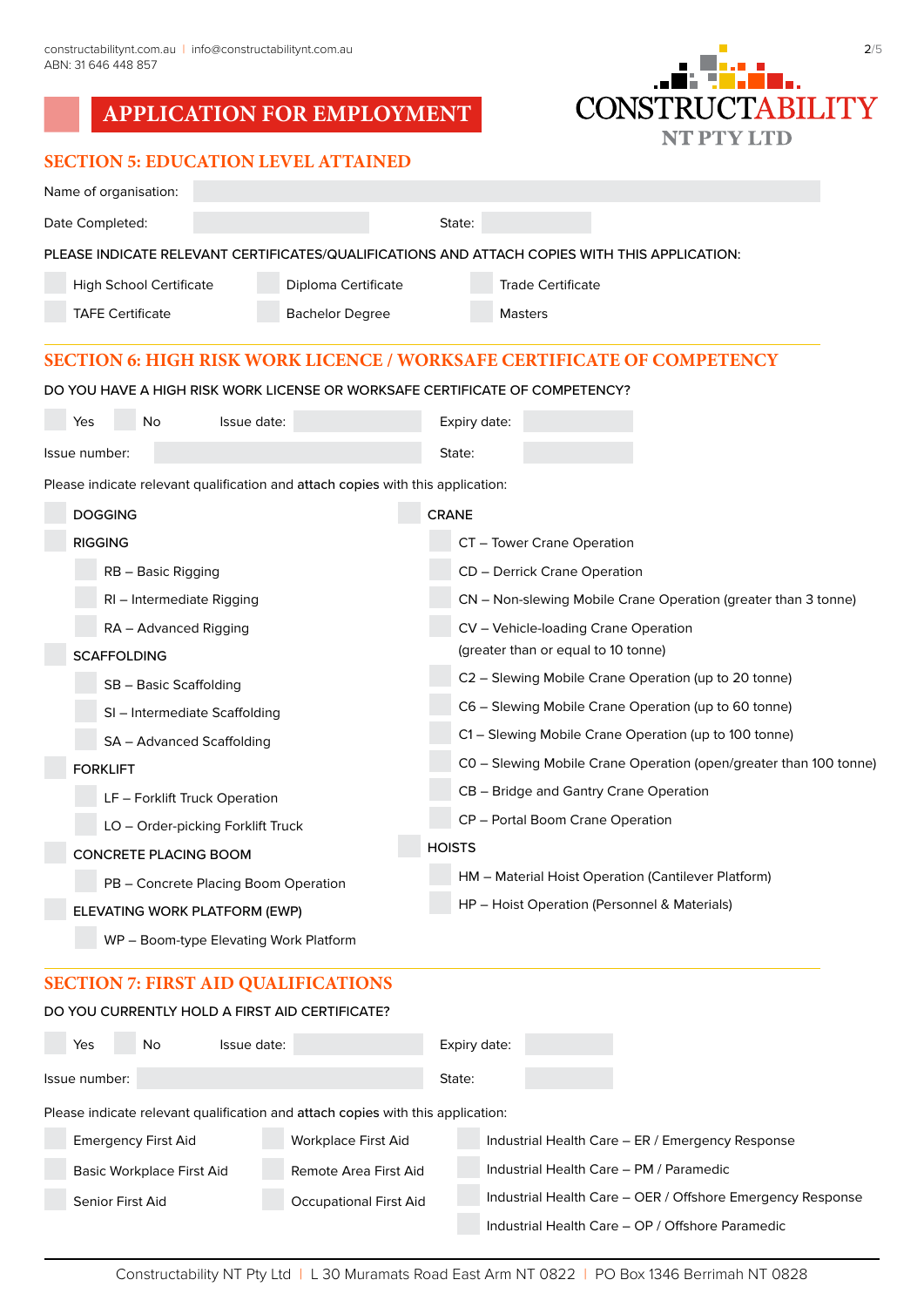|                         | 3/5 |
|-------------------------|-----|
| .                       |     |
| . <del>.</del>          |     |
| <b>CONSTRUCTABILITY</b> |     |
| NT PTY LTD              |     |

| <b>SECTION 8: WELDING QUALIFICATIONS</b> |  |  |  |
|------------------------------------------|--|--|--|
|------------------------------------------|--|--|--|

| DO YOU HOLD A CURRENT WELDING QUALIFICATION?                                    |                                    | Yes                       | No | Issue date:                         |                         |                           |  |  |
|---------------------------------------------------------------------------------|------------------------------------|---------------------------|----|-------------------------------------|-------------------------|---------------------------|--|--|
| Please indicate relevant qualification and attach copies with this application: |                                    |                           |    |                                     |                         |                           |  |  |
| STICK ELECTRODES (S.M.A.W.)                                                     |                                    |                           |    |                                     |                         |                           |  |  |
| Structural                                                                      | Pipe                               | Expiry date:              |    |                                     | <b>State Certified:</b> |                           |  |  |
|                                                                                 | GAS SHIELDED FLUX CORED (F.C.A.W.) |                           |    |                                     |                         |                           |  |  |
| Structural                                                                      | Pipe                               | Expiry date:              |    |                                     | <b>State Certified:</b> |                           |  |  |
| SUB ARC WELDING (S.A.W.)                                                        |                                    |                           |    |                                     |                         |                           |  |  |
| Structural                                                                      | Pipe                               | Expiry date:              |    |                                     | <b>State Certified:</b> |                           |  |  |
| TIG WELDING (G.T.A.W.)                                                          |                                    |                           |    |                                     |                         |                           |  |  |
| Structural                                                                      | Pipe                               | Expiry date:              |    |                                     | <b>State Certified:</b> |                           |  |  |
| <b>SECTION 9: MOBILE PLANT OPERATION</b>                                        |                                    |                           |    |                                     |                         |                           |  |  |
| ARE YOU QUALIFIED TO OPERATE A MOBILE PLANT?                                    |                                    |                           |    |                                     |                         |                           |  |  |
| Yes<br>No                                                                       | Issue number:                      |                           |    |                                     | Date completed:         |                           |  |  |
| Please indicate relevant qualification and attach copies with this application: |                                    |                           |    |                                     |                         |                           |  |  |
| Dozer Operator                                                                  |                                    | <b>Scraper Operator</b>   |    |                                     |                         | Front End Loader Operator |  |  |
| <b>Roller Operator</b>                                                          |                                    | <b>Excavator Operator</b> |    | <b>Water Cart Operator</b>          |                         |                           |  |  |
| Dump Truck (Rigid or Articulated) Operator                                      | <b>Skid Steer Loader Operator</b>  |                           |    | Front End Loader / Backhoe Operator |                         |                           |  |  |

# **Other**

# **SECTION 10: DRIVERS LICENCE INFORMATION**

#### DO YOU CURRENTLY HOLD A VALID DRIVER'S LICENCE?

| Yes                     | No | Issue number:                   | Expiry date:             | State: |
|-------------------------|----|---------------------------------|--------------------------|--------|
| <b>CLASS (NATIONAL)</b> |    | CLASS NT (previous equivalent): | <b>DESCRIPTION:</b>      |        |
| C                       |    | А                               | Car                      |        |
| LR                      |    | H                               | Light Rigid              |        |
| MR                      |    | F                               | Medium Rigid             |        |
| <b>HR</b>               |    | B                               | Heavy Rigid              |        |
| HC                      |    | C                               | <b>Heavy Combination</b> |        |
| МC                      |    |                                 | <b>Multi Combination</b> |        |
| $R-N$                   |    | N                               | Moped                    |        |
| $R-E$                   |    | ┗                               | Motorcycle (max 250cc)   |        |
| R                       |    | K                               | Motorcycle               |        |

# **SECTION 11: CONSTRUCTION SAFETY AWARENESS CERTIFICATION**

# DO YOU HOLD A WHITE CARD?

**Yes No Issue number:** No Issue number:  $\blacksquare$  Date completed:

(NT Construction Safety Awareness Training)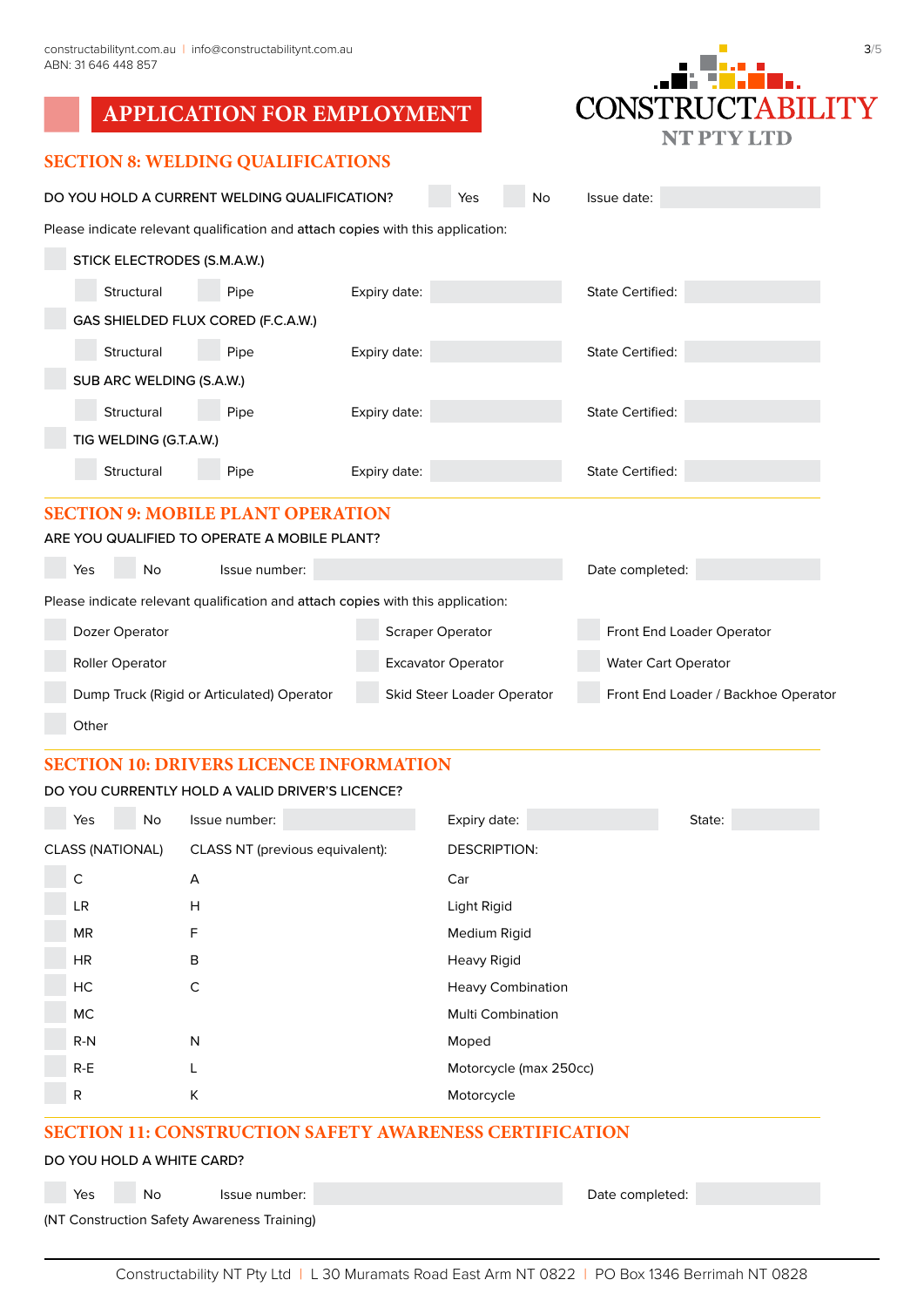**APPLICATION FOR EI** 

|                  | -omr           |
|------------------|----------------|
| <b>MPLOYMENT</b> | <b>CONSTRU</b> |
|                  |                |



# **SECTION 12: OTHER LICENCES / CERTIFICATES / QUALIFICATIONS / TRAINING**

OTHER RELEVANT QUALIFICATIONS? Yes No Issue number: Date completed:

Details:

# **SECTION 13: EMPLOYMENT HISTORY**

PROVIDE DETAILS OF ANY PREVIOUS EMPLOYMENT WITHIN THE LAST TWO YEARS. START WITH YOUR MOST RECENT EMPLOYMENT INCLUDING CURRENT EMPLOYER (IF APPLICABLE). PLEASE ATTACH AN ADDITIONAL DOCUMENTS TO THIS APPLICATION IF REQUIRED:

Note that we may contact any previous employers to verify the details provided and determine suitability for employment.

| Would you object to us contacting your current employer?<br>Yes<br>No |                     |       |     |                           |
|-----------------------------------------------------------------------|---------------------|-------|-----|---------------------------|
|                                                                       | Company Name:       |       |     | Position Held:            |
|                                                                       | Name of Supervisor: |       |     | <b>Contact Number:</b>    |
|                                                                       | Employment dates:   | From: | To: | Duties Undertaken:        |
|                                                                       | Location/Project:   |       |     | Reasons for leaving:      |
| 2                                                                     | Company Name:       |       |     | Position Held:            |
|                                                                       | Name of Supervisor: |       |     | <b>Contact Number:</b>    |
|                                                                       | Employment dates:   | From: | To: | Duties Undertaken:        |
|                                                                       | Location/Project:   |       |     | Reasons for leaving:      |
|                                                                       |                     |       |     |                           |
| з                                                                     | Company Name:       |       |     | Position Held:            |
|                                                                       | Name of Supervisor: |       |     | <b>Contact Number:</b>    |
|                                                                       | Employment dates:   | From: | To: | Duties Undertaken:        |
|                                                                       | Location/Project:   |       |     | Reasons for leaving:      |
| 41                                                                    | Company Name:       |       |     | Position Held:            |
|                                                                       | Name of Supervisor: |       |     | <b>Contact Number:</b>    |
|                                                                       | Employment dates:   | From: | To: | <b>Duties Undertaken:</b> |

# **SECTION 14: HEALTH**

CONSTRUCTABILITY NT WILL NOT EXCLUDE APPLICANTS FROM EMPLOYMENT WITH THE COMPANY ON THE BASIS OF PREVIOUS CLAIMS FOR WORKERS COMPENSATION. THE INFORMATION COLLECTED WILL BE USED TO ASSIST THE COMPANY IN PLACING SUCCESSFUL APPLICANTS IN SUITABLE ROLES. FAILURE TO DECLARE PREVIOUS CLAIMS MAY AFFECT PAYMENT OF FUTURE CLAIMS SHOULD FALSE DECLARATIONS (INCLUDING DECLARING NO PREVIOUS CLAIMS) BE MADE BY THE APPLICANT.

| Have you had any previous claims for Workers Compensation? |  |  | Yes              | No |
|------------------------------------------------------------|--|--|------------------|----|
| Commencement Date of Claim:                                |  |  | Length of Claim: |    |
| <b>Particulars of Claim:</b>                               |  |  |                  |    |
| Commencement Date of Claim:                                |  |  | Length of Claim: |    |
| Particulars of Claim:                                      |  |  |                  |    |
|                                                            |  |  |                  |    |